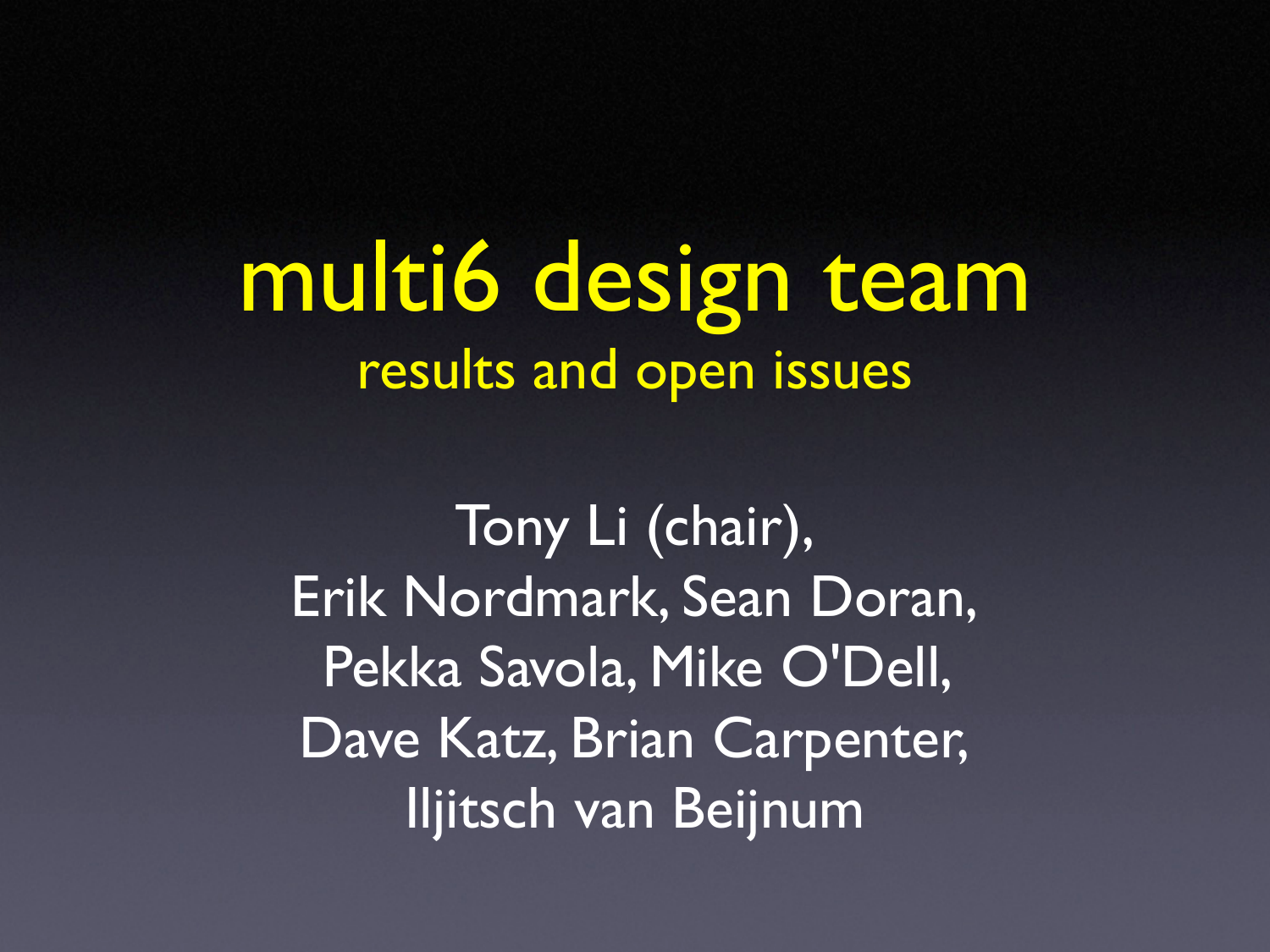# multihoming

• Connect to...

a. The same ISP more than once (ignore this, should be invisible from the outside)

- b. More than one ISP
- Expecting...
	- Redundancy/failover
	- Load sharing
	- Provider independence???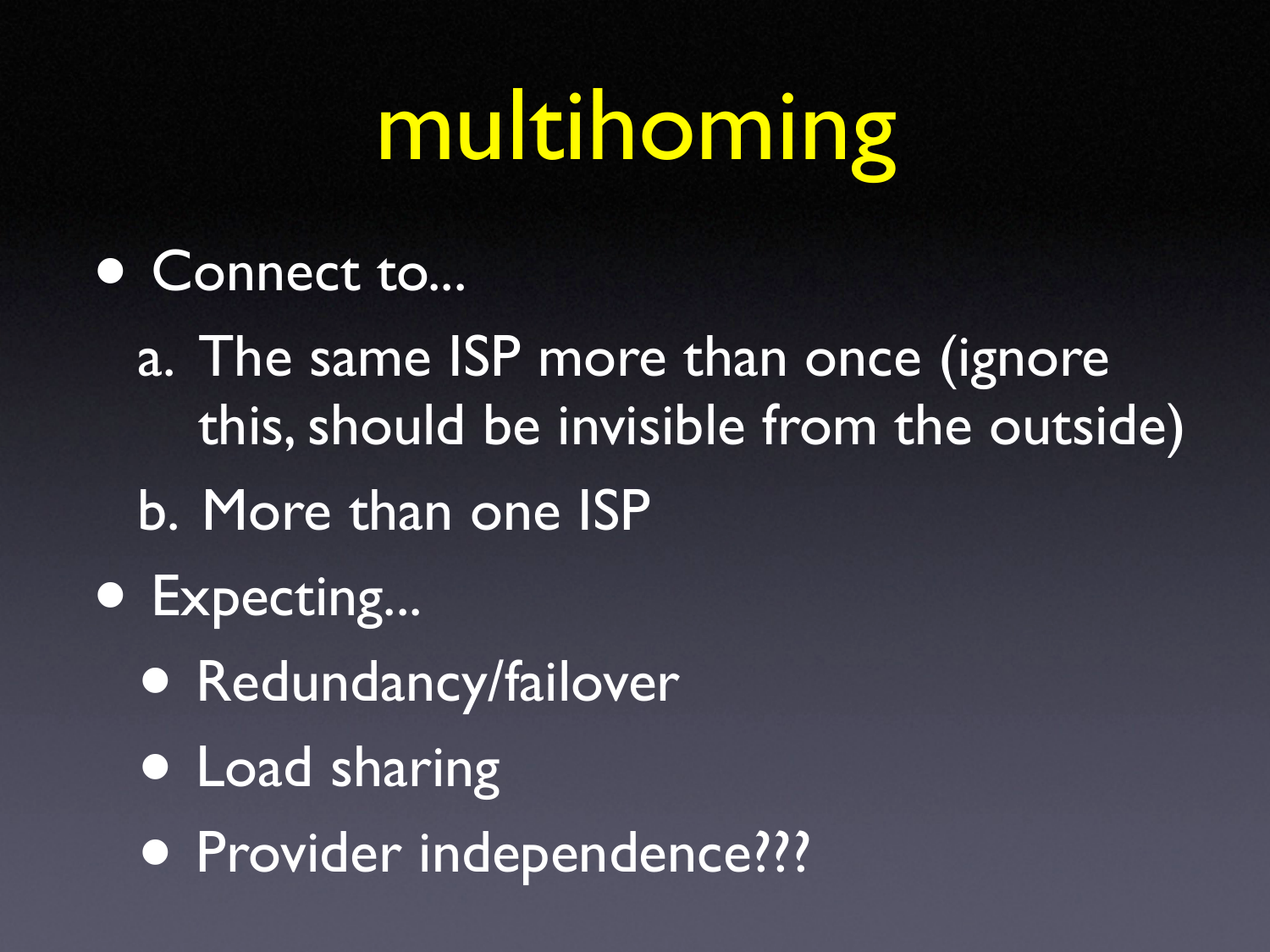#### how it's done in IPv4

- Announce provider independent address block over BGP to ISPs: RIR /20 policy in the way
- Annouce more specific out of ISP block: filtering/ISP dependency issues
- Multiaddressing: doesn't really work
- NAT: doesn't do anything useful by itself, only makes multiaddressing a bit easier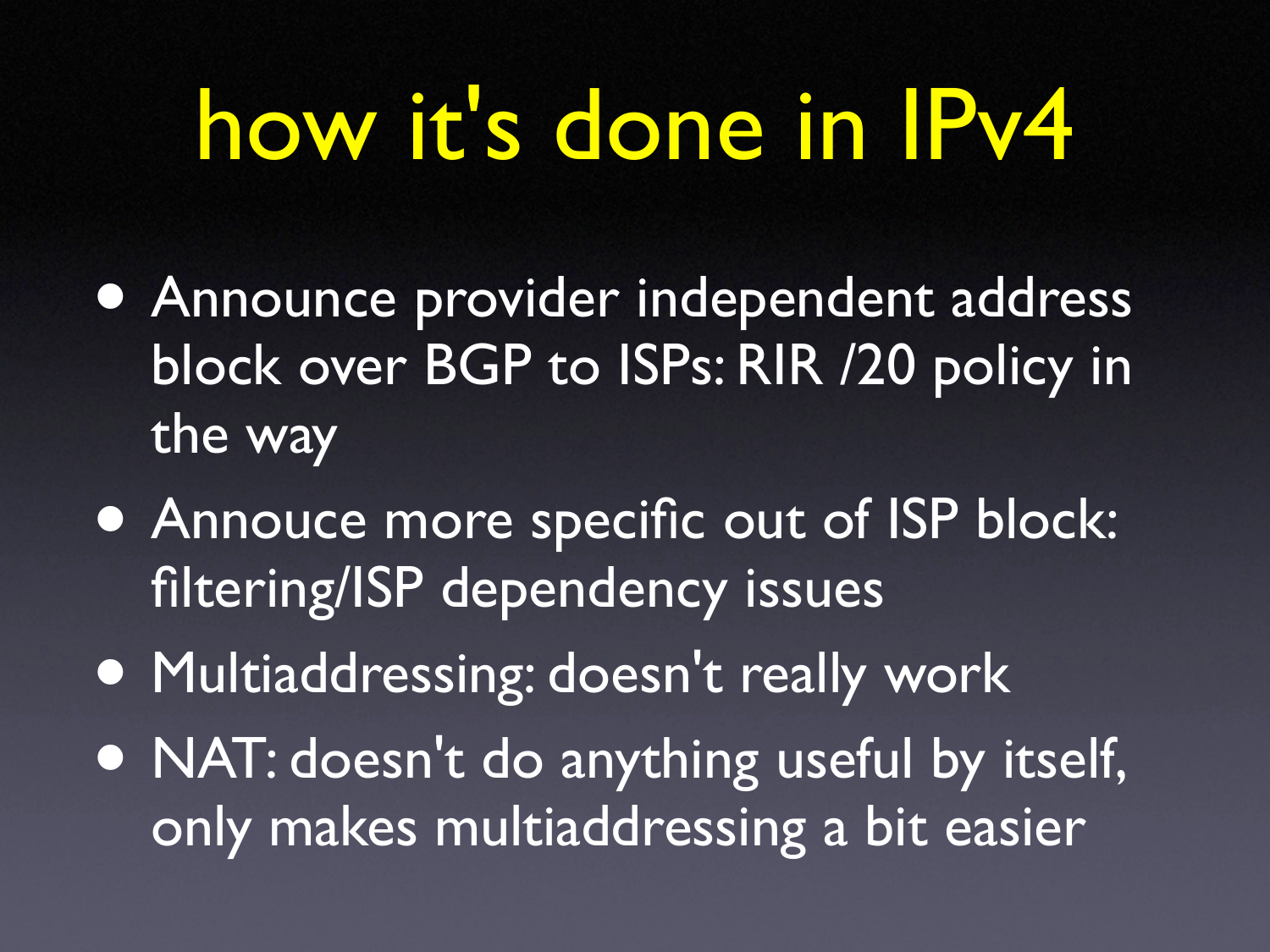#### IPv6 scalability

- Current IPv4 routing table: 122k prefixes with less than 25k multihomers
- BGP with PI or PA could lead to a 10M 1G routing table eventually
- Even with enough memory routers can't handle this as processing scales < linear
- So for long-term scalability we need multiaddressing with provider aggregation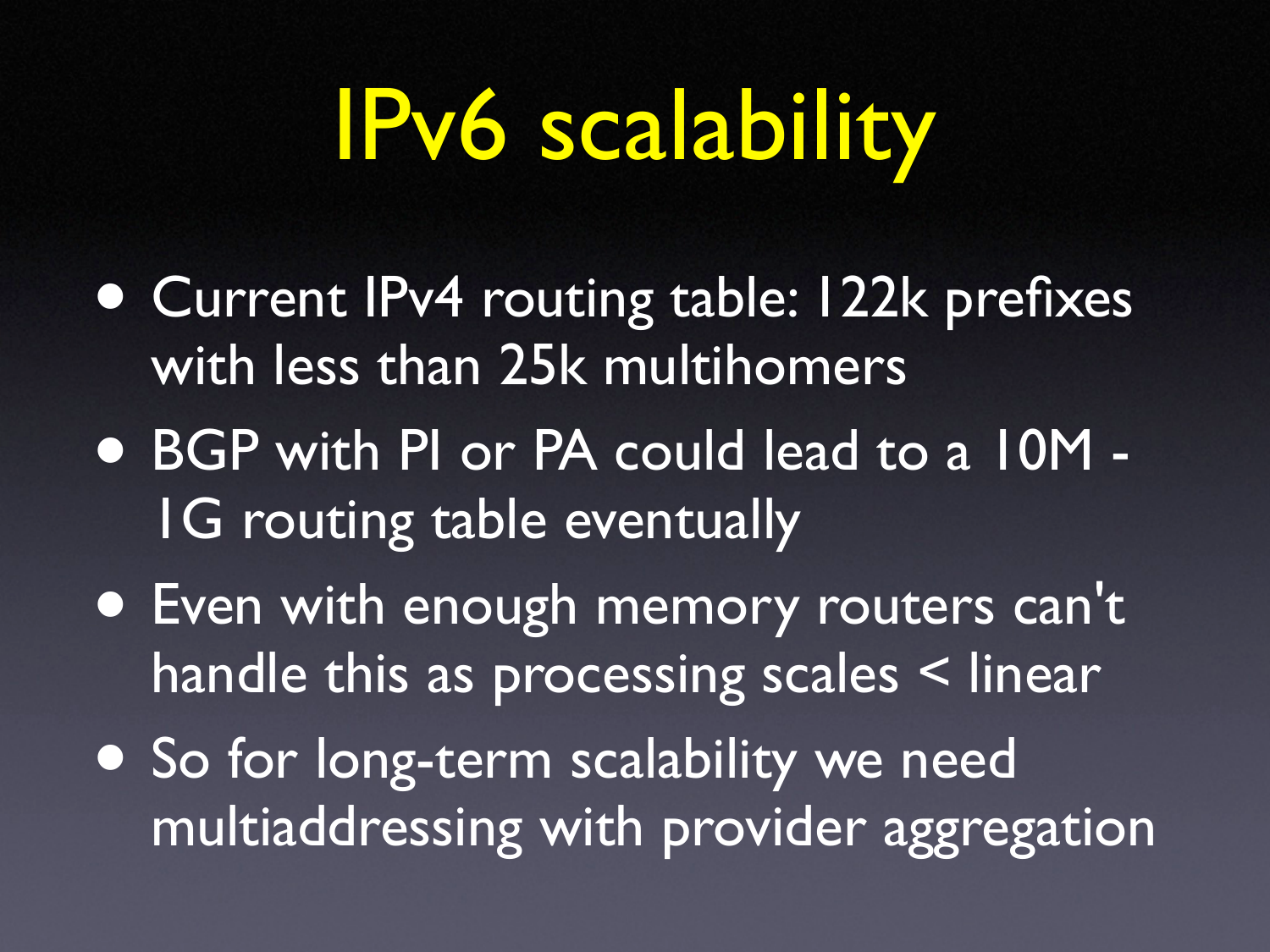## m-addressing != m-homing

- Reachability dictated by ( source address / exit ISP, destination address ) tuple
- Preferably be able to set source/exit and destination independently
- In practice:
	- Source address must match exit ISP due to ISP ingress filtering
	- Exit ISP depends on destination
- So this needs work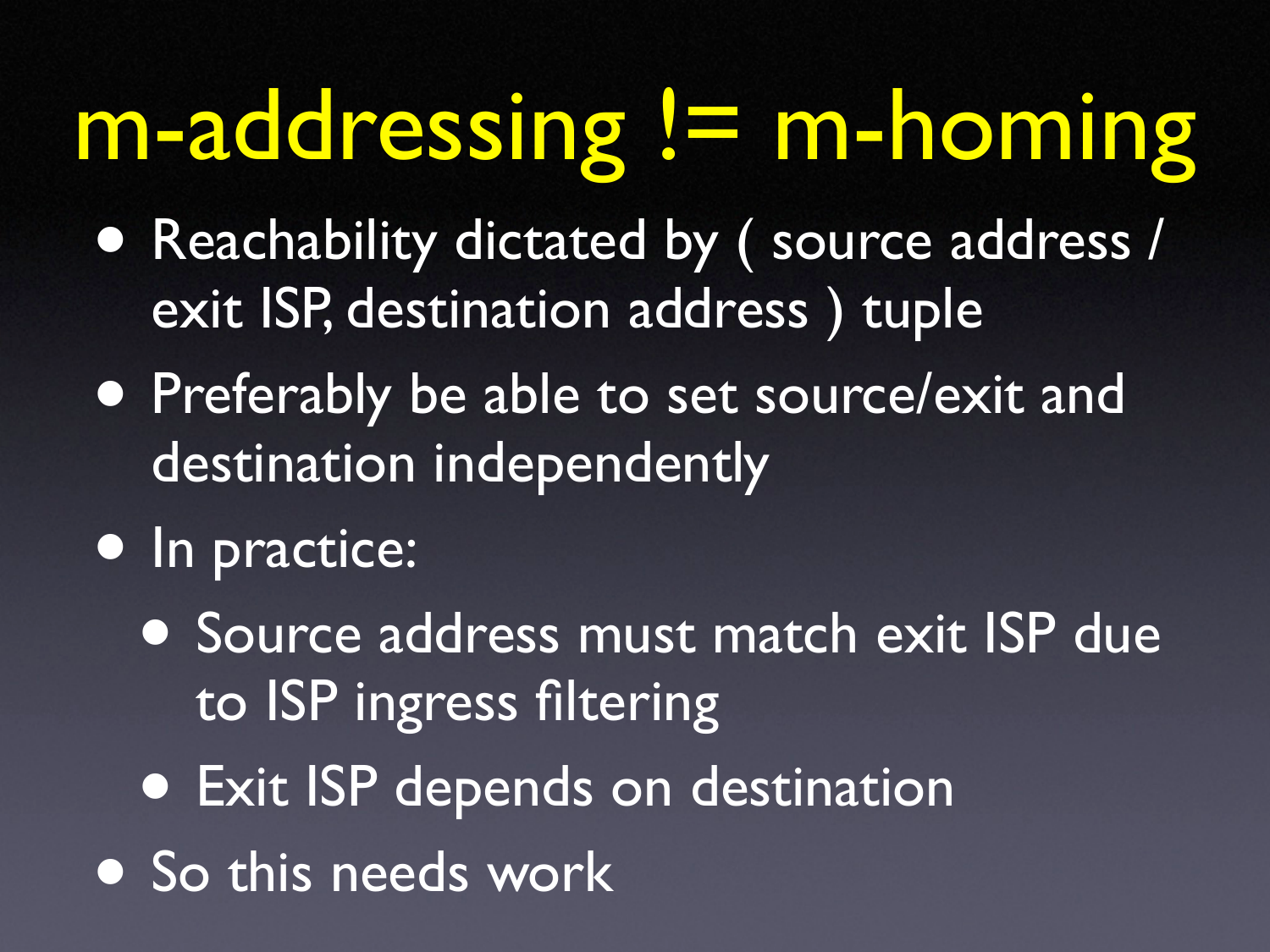#### the socket API

- Socket API expects a session to have one 128-bit source and one 128-bit destination
- Breaking the API is not the way to get multihoming off the ground; IPv4 to IPv6 was (is) bad enough
- So: application can only supply one address, network needs multiple addresses
- "Any problem in computer science can be solved with another layer of indirection"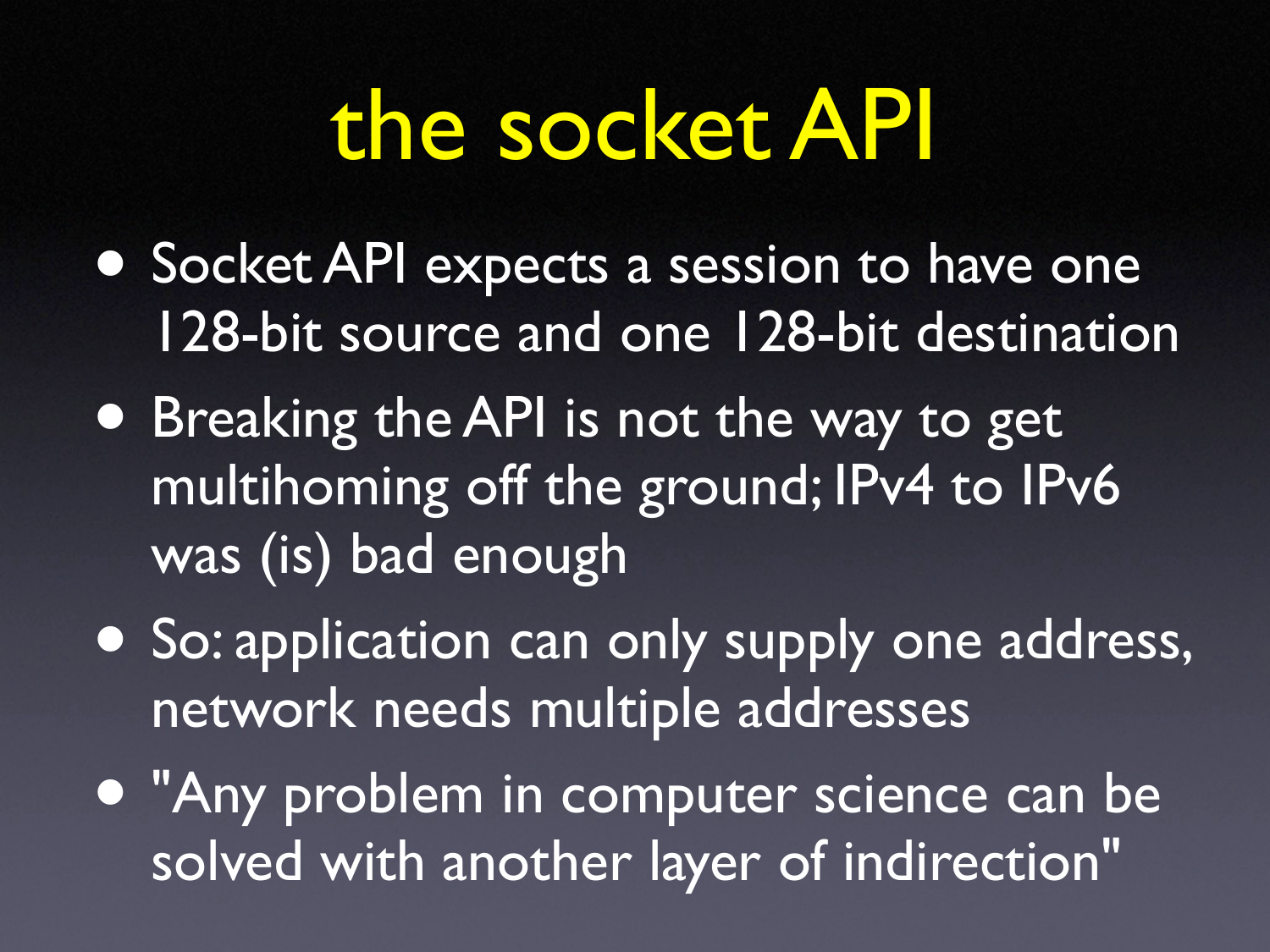#### loc/id separation

- Identifiers are stable, for use by transport protocols and applications
- Locators are subject to change, used to navigate packets through the network
- Traditionally the IP address has always served both functions. But now:

FQDN identifier locator 2

locator 3

locator I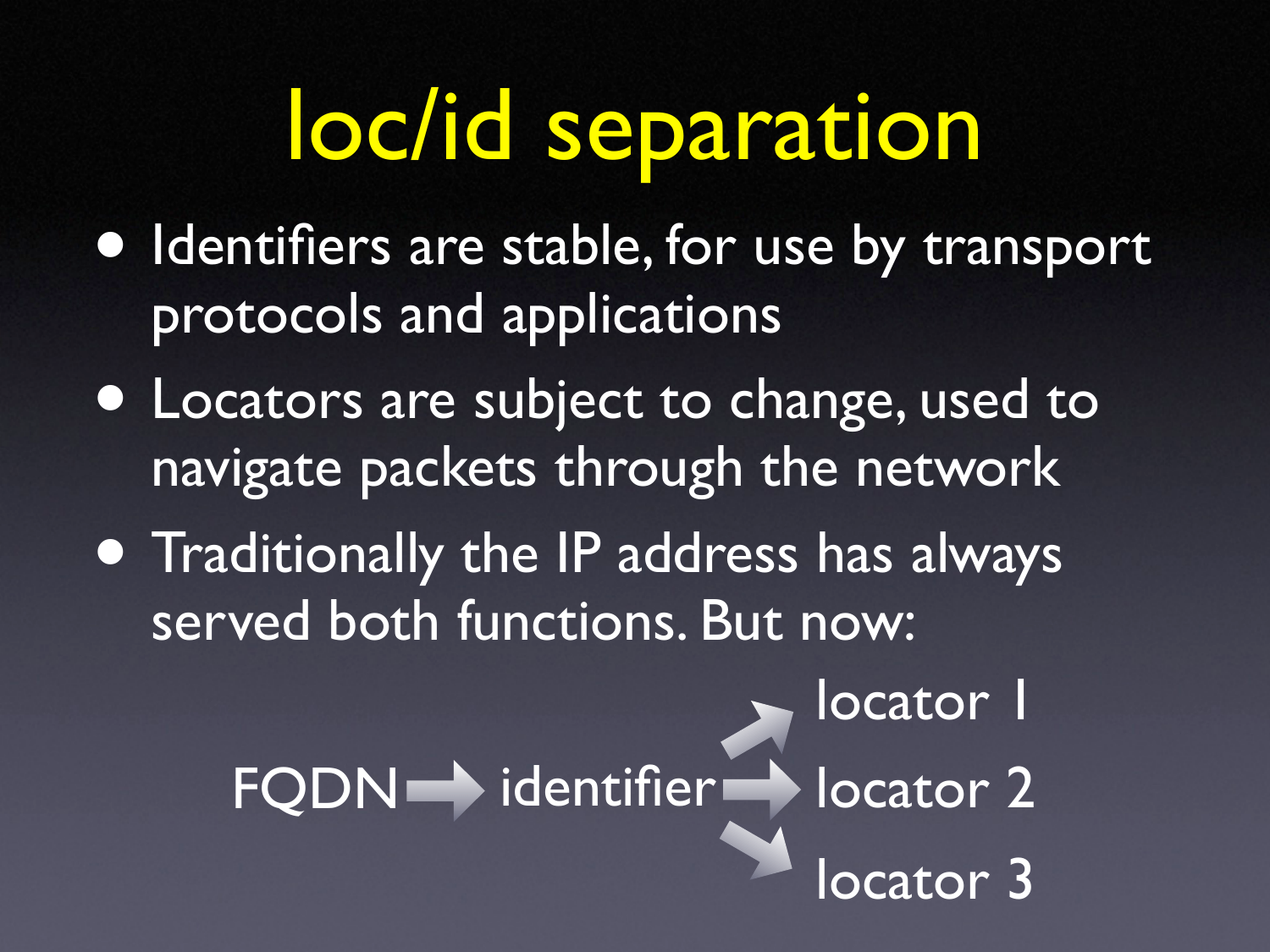## what's in packets?

- Tunneling: 128 bit id in inner header, 128 bit loc in outer header
- "Small": both ± 64 bit id and ±64 bit loc in address field
- "Big":sometimes 128 bit id,sometimes128 bit loc in address field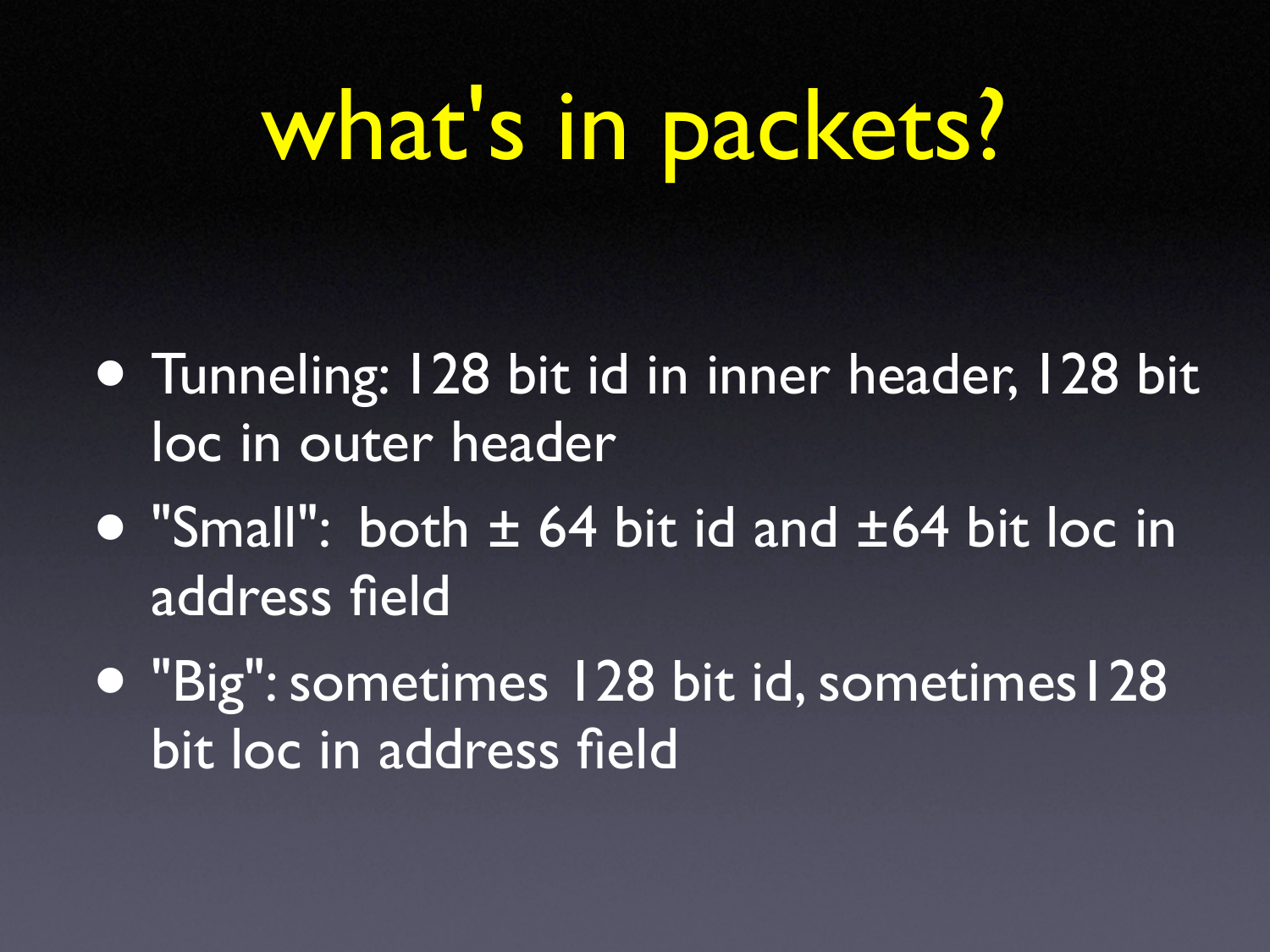#### tunnel

Pro: • Simple! • Implement anywhere • Con: • Problem when tunnel endpoint != end host, possible detours • 40 bytes of overhead in each packet • ICMP/firewall/PMTU issues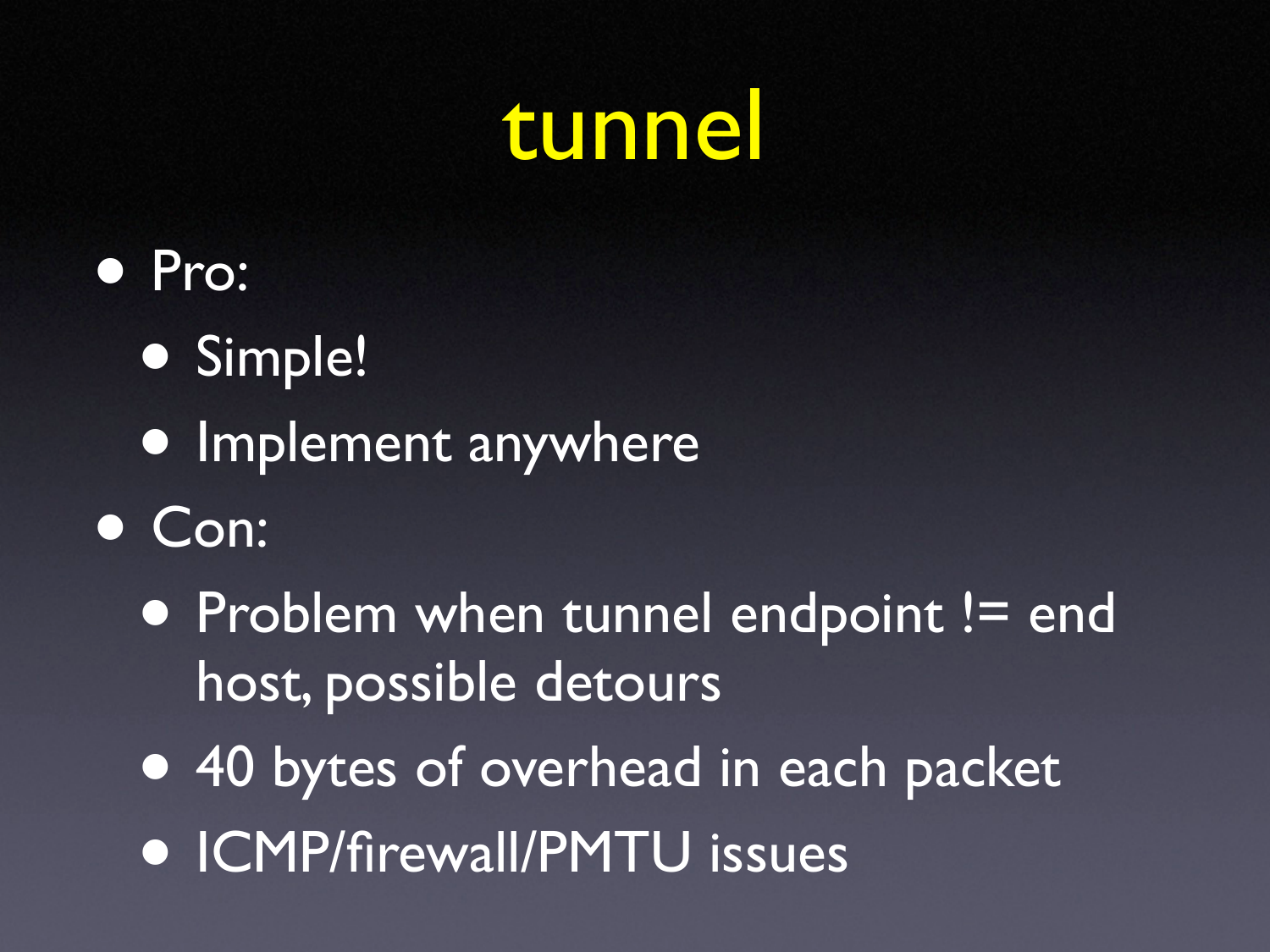#### small<sup>u</sup>

- Pro:
	- Host doesn't need to know own address
- Con:
	- Work with unaggregatable MAC namespace or break autoconfiguration
	- Can't trust incoming id-loc association
	- If not break, certainly bend transports
	- Changes to both hosts and routers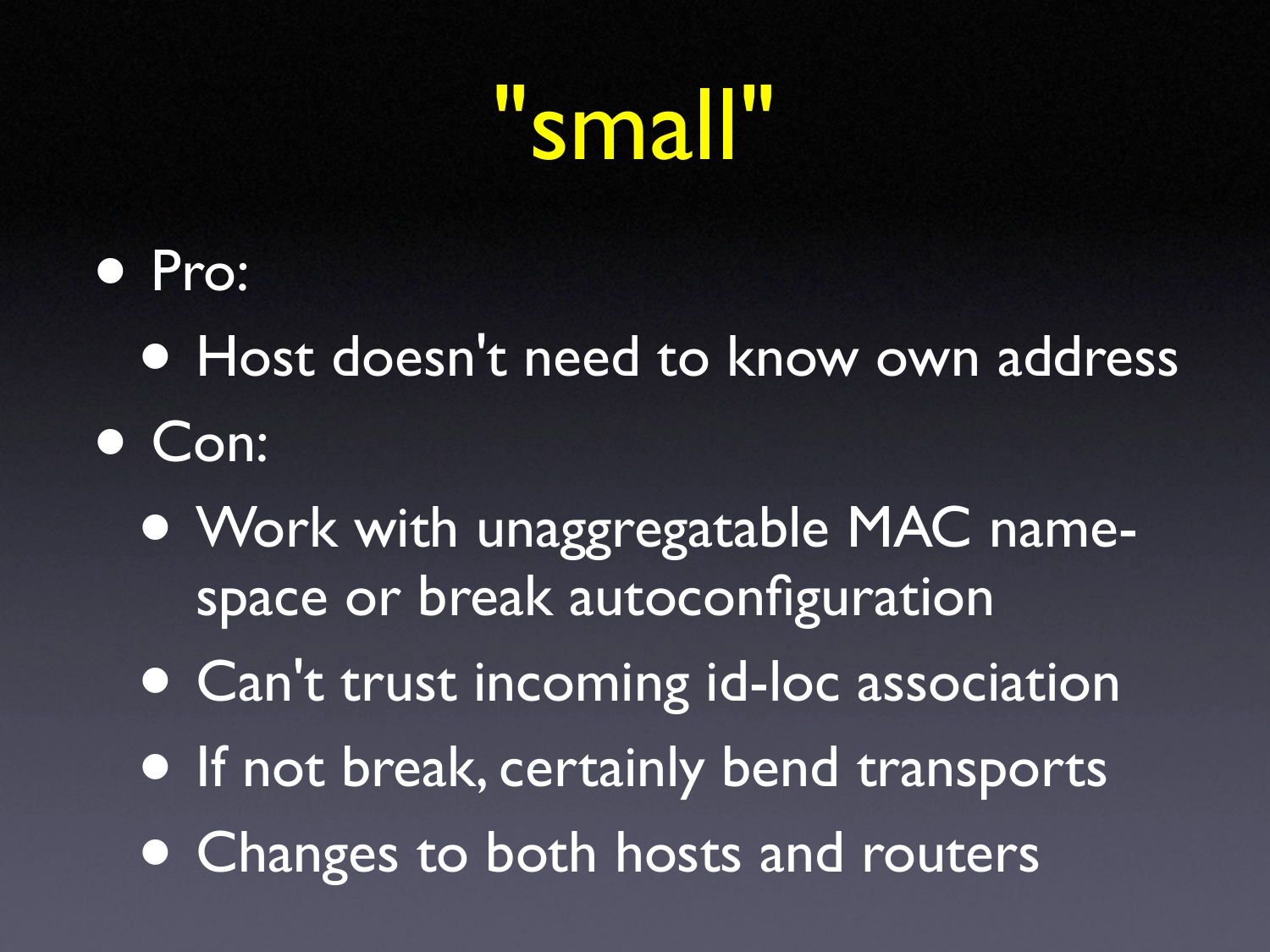

- Pro:
	- No per-packet overhead
	- Implement in either hosts or middleboxes
- Con:
	- Need additional mechanism to find identifier for first incoming packet
	- Need to keep state to find identifiers for subsequent incoming packets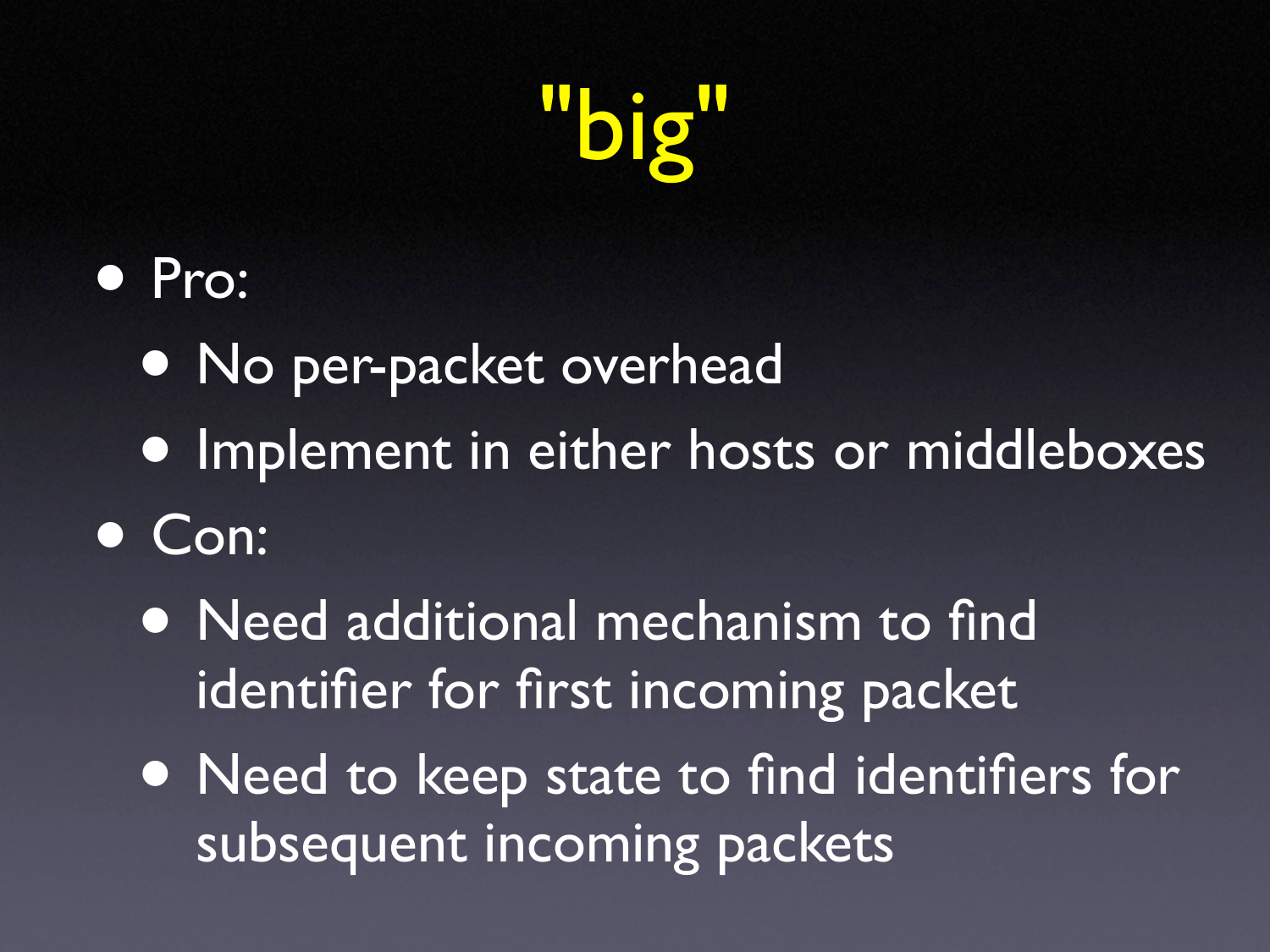#### common mechanisms

- Use unspecified distributed database to find locators for an identifier
- Source locator in incoming packets is used as default destination locator
- But:source is ultimately responsible for selecting a destination locator that works
- Work at IP level, *not* per session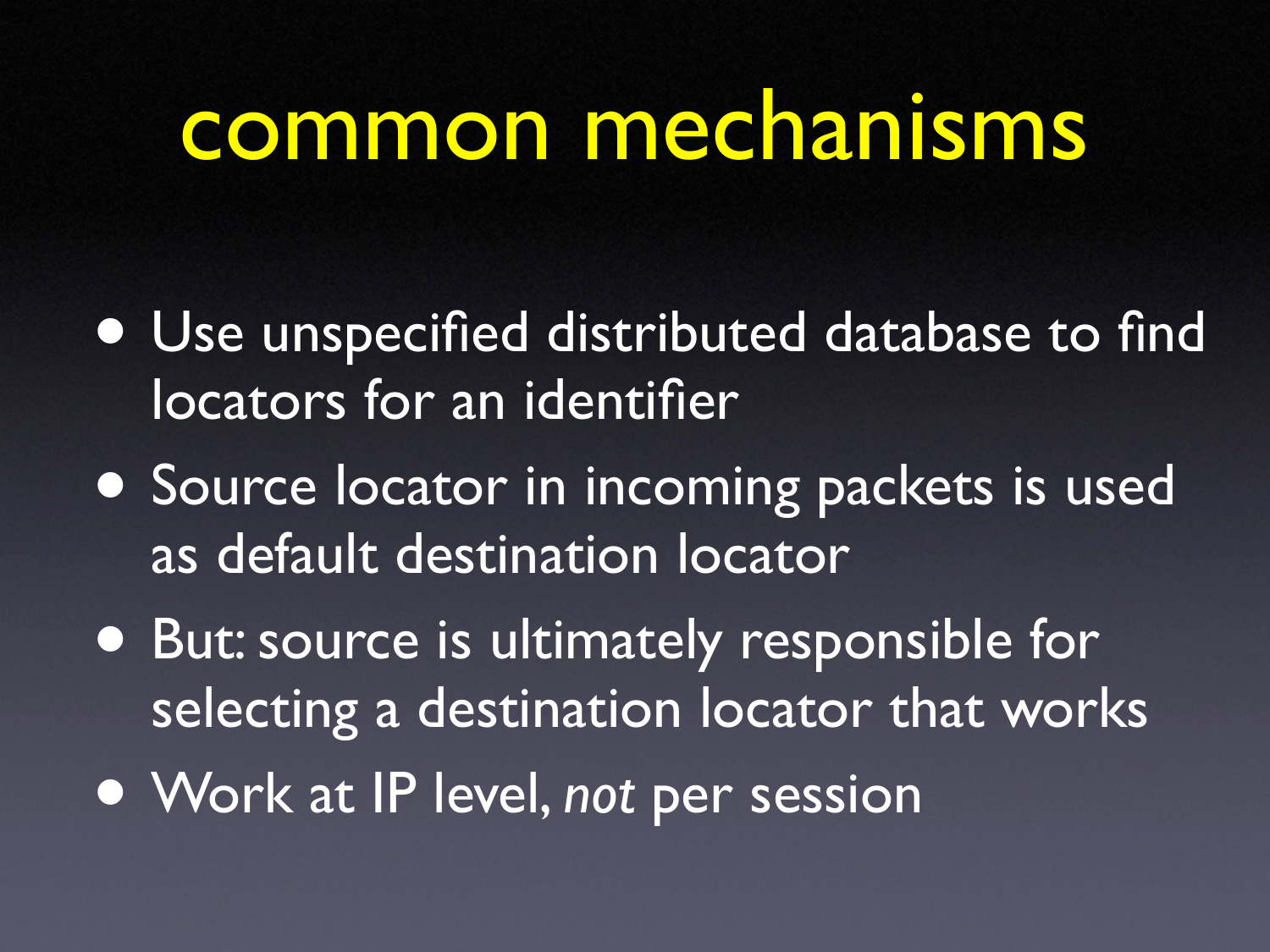# ISP ingress filtering

• As we have several valid source addresses, we can have routers rewrite them, but: • Do we want this? • How to differentiate between multihomed and legacy traffic • ICMP message? **• NAROS?**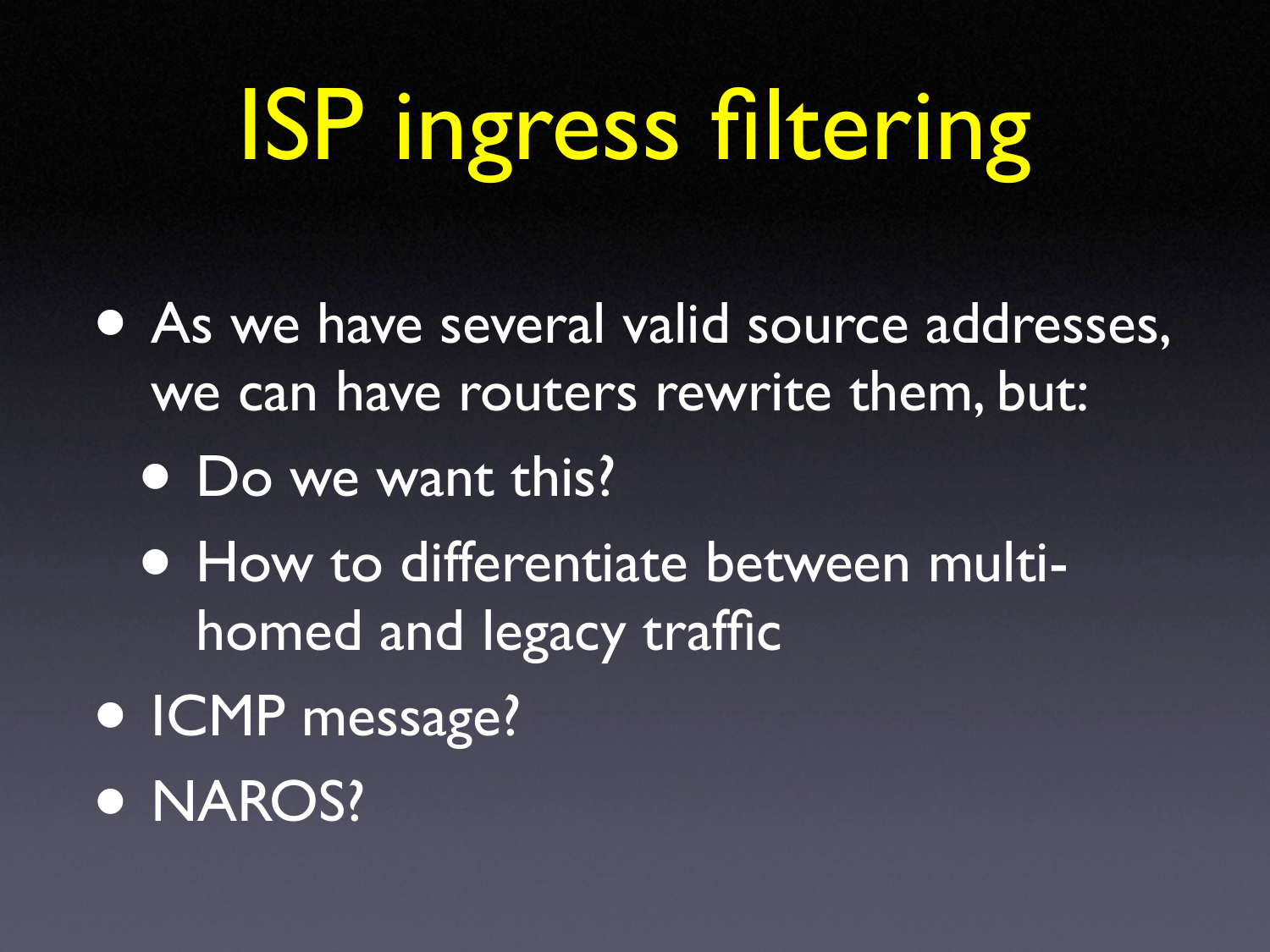#### consensus

- Consensus in the design team on:
	- Locator/identifier separation approach
	- Be agnostic about where in the site which part of multihoming processing happens
	- Don't trust incoming loc/id associations
	- Source is responsible for selecting the right destination locator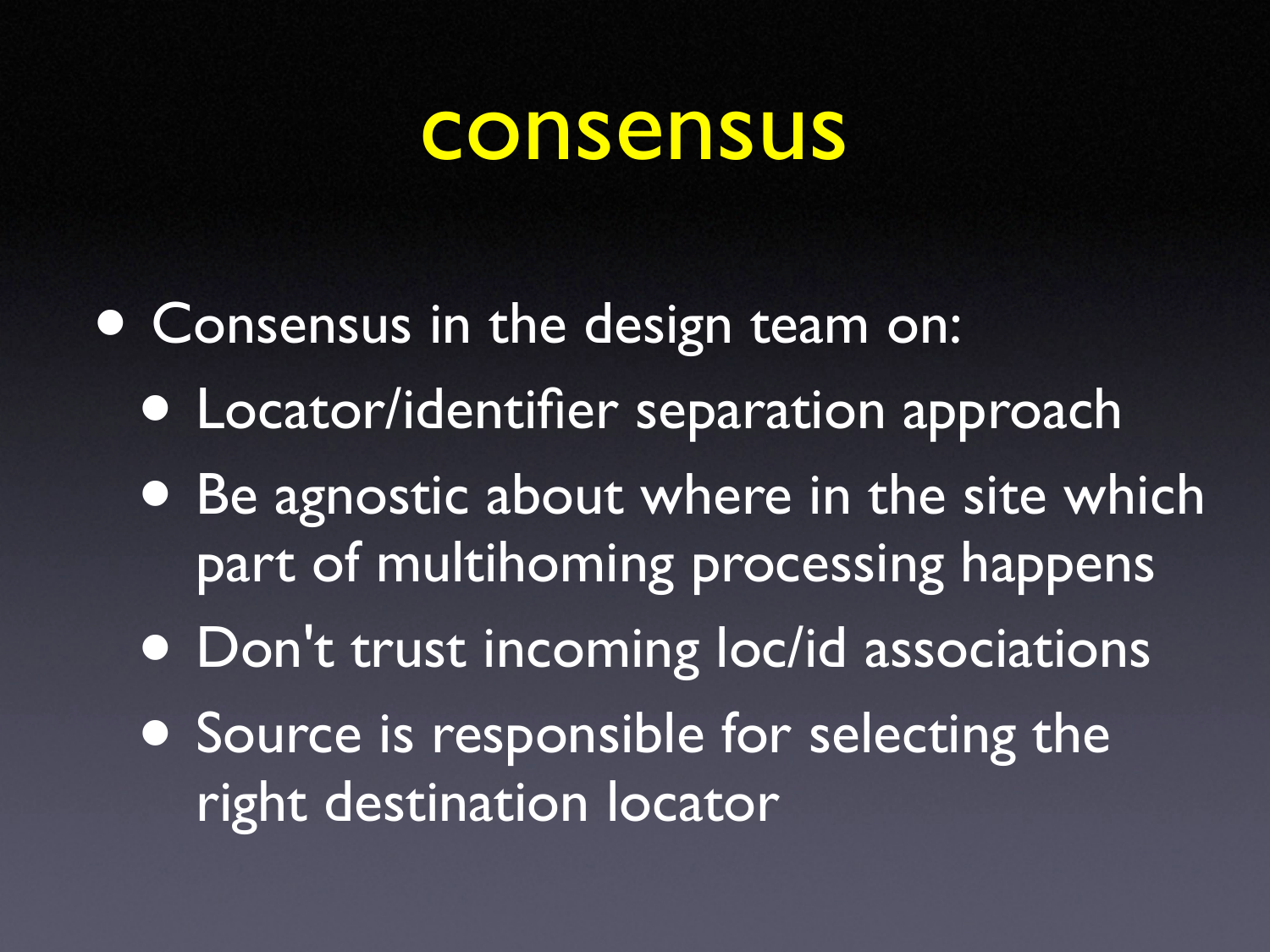#### in practice

- Application looks up names, gets identifier and opens session
- Transport protocol also uses identifier
- Sender maps source and dest identifiers to locators
- Receiver maps locators back to identifiers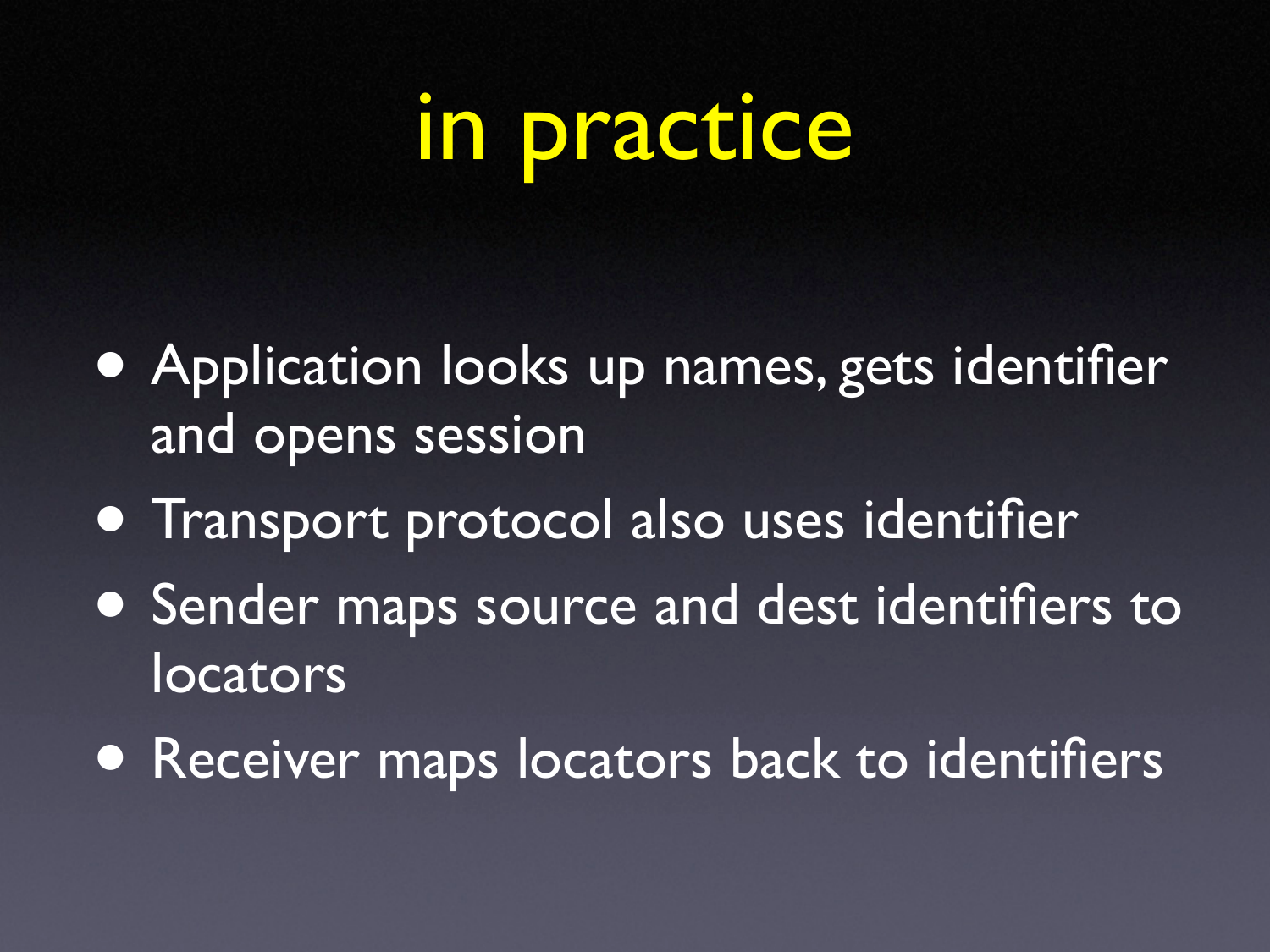#### open issues

- "Big","small" or tunnel?
- Where does id and loc space come from?
	- Overlap id with regular IPv6
	- Overlap loc with regular IPv6
	- Overlap all
	- Overlap none
- Better path selection
- Interdomain multicast, IPsec

Such as 2001::/16 or 3ffe::16